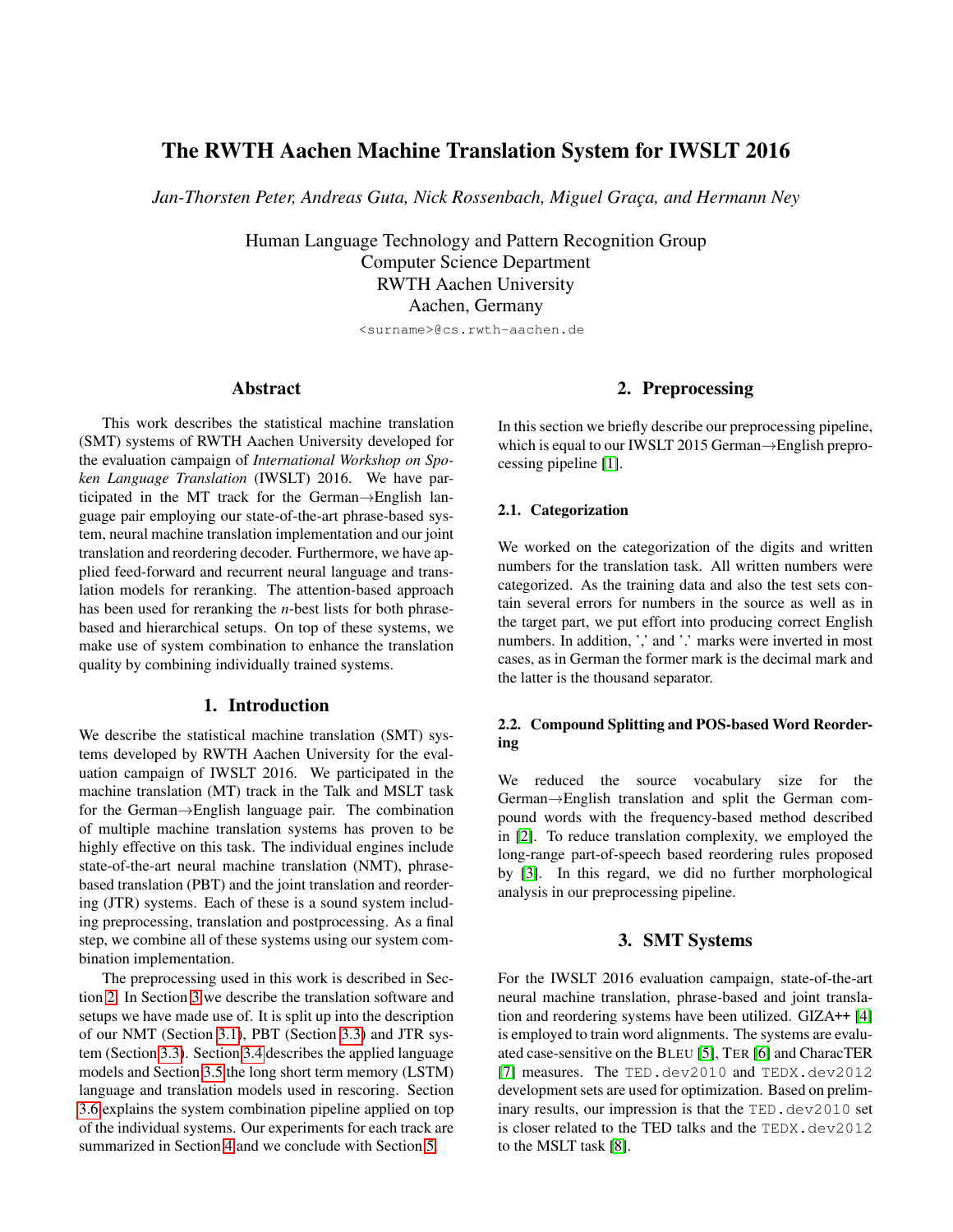### <span id="page-1-0"></span>3.1. Neural Machine Translation System

A main component of our provided system is a neural machine translation system (NMT) similar to [\[9\]](#page-4-9). We use an implementation based on Blocks [\[10\]](#page-4-10) and Theano [\[11,](#page-4-11) [12\]](#page-4-12).

The decoder and encoder word embeddings are of size 620, the encoder uses a bidirectional layer with 1000 LSTMs [\[13\]](#page-5-0) to encode the source side. A layer with 1000 LSTMs is used by the decoder. The data is converted into subword units using byte pair encoding with 20000 operations [\[14\]](#page-5-1). During training a batch size of 50 is used. The applied gradient algorithm is AdaDelta [\[15\]](#page-5-2).

We train multiple neural networks with slightly different settings and use them to create four ensembles. The differences between the networks are two different kinds of preprocessing, one as described in Section [2](#page-0-0) and the other is equal to our IWSLT 2013 system [\[16\]](#page-5-3). The main reason for combining NNs based on two different preprocessings is the performance benefit of complementary translation models in system combination. In addition, we use various methods to provide the alignment computation with supplementary information, linguistic coverage, word fertility, context dependency, context gating and guided alignment [\[17,](#page-5-4) [18,](#page-5-5) [19\]](#page-5-6). Some networks are trained with a dropout of 20%, where others are trained for a few additional iterations on the TED or QED data, respectively.

Two ensembles have been created using the preprocessing described in Section [2](#page-0-0) and all available bilingual data, while the remaining two use the IWSLT 2013 system [\[16\]](#page-5-3). In both cases, the first ensemble is created by choosing the networks and the number of training iterations based on its performance measured in BLEU on the TED.dev2010 set, in order to perform well on the TED talk task. On the other hand, the second ensemble is created based on the networks' performance on the TEDX.dev2012 set, which seems to be more similar to the the MSLT task. In total, this results in four different ensembles.

#### 3.2. Phrase-based System

Our phrase-based decoder (PBT) is the implementation of the *source cardinality synchronous search* (SCSS) procedure described in [\[20\]](#page-5-7) in RWTH's open-source SMT toolkit, Jane  $2.3<sup>1</sup>$  $2.3<sup>1</sup>$  $2.3<sup>1</sup>$  [\[21\]](#page-5-8), which is freely available for non-commercial use. We use the standard set of models with phrase translation probabilities and lexical smoothing in both directions, word and phrase penalty, distance-based reordering model, *n*-gram target language models and enhanced low frequency feature [\[22\]](#page-5-9). The parameter weights are optimized with MERT [\[23\]](#page-5-10) towards the BLEU metric. Additionally, we make use of a hierarchical reordering model (HRM) [\[24\]](#page-5-11), a high-order word class language model (wcLM) [\[25\]](#page-5-12), a joint translation and reordering (JTR) model (cf. Section [3.3\)](#page-1-1), whose integration is described in [\[1\]](#page-4-1), and reranking using neural network models (cf. Sections [3.1](#page-1-0) and [3.5\)](#page-2-1).

### <span id="page-1-1"></span>3.3. Joint Translation and Reordering System

This system combines the flexibility of word-level models with the search accuracy of phrase candidates. It incorporates the joint translation and reordering (JTR) model [\[26\]](#page-5-13), a language model (LM) and two lexical models for smoothing purposes. Phrases annotated with word alignments are utilized in SCSS decoding to hypothesize many-to-many translation candidates.

#### *3.3.1. Training and Marginalization*

A JTR sequence  $(\tilde{f}, \tilde{e})_1^{\tilde{f}}$  is an interpretation of a bilingual sentence pair and the word alignment. Thus, the probability  $p(f_1^J, e_1^I, b_1^I)$  can be estimated as the joint probability  $p((\tilde{f}, \tilde{e})_1^{\tilde{f}})$ . We abbreviate the history  $(\tilde{f}, \tilde{e})_{i-n+1}^{i-1}$  by  $h_i$ :

$$
p(f_1^J, e_1^I, b_1^I) = p((\tilde{f}, \tilde{e})_1^{\tilde{I}}) = \prod_{i=1}^{\tilde{I}} p((\tilde{f}, \tilde{e})_i | h_i).
$$
 (1)

The Viterbi alignments are obtained using GIZA++ and converted together with the bilingual sentence pairs into JTR sequences. The JTR model  $p((\tilde{f}, \tilde{e})_i | h_i)$  is estimated with interpolated modified Kneser-Ney smoothing [\[27\]](#page-5-14) using the KenLM toolkit [\[28\]](#page-5-15). We extend the *joint* model by JTR *conditional* models for both translation directions:  $p(\tilde{f}_i | \tilde{e}_i, h_i)$ and  $p(\tilde{e}_i | \tilde{f}_i, h_i)$ . The source conditional probability is computed from the joint probability:

$$
p(\tilde{f}_i|\tilde{e}_i,h_i) = \frac{p((\tilde{f},\tilde{e})_i|h_i)}{\sum_{\tilde{f}} p((\tilde{f},\tilde{e}_i)|h_i)}.
$$
 (2)

In order to compute the target marginal probability  $\sum_{\tilde{f}} p((\tilde{f}, \tilde{e}_i)|h_i)$ , its corresponding ARPA file is generated by processing the ARPA file for the joint probability iteratively for all *m*-grams for  $m = 1, \ldots, n$ . The source marginals are generated analogously.

### *3.3.2. Translation Candidate Extraction*

It is crucial to provide the phrases with word alignment annotations, as the models applied in search operate on the level of words. We extract all many-to-many phrases that are consistent with the word alignments from the bilingual sentence pairs using the refined method proposed in [\[29\]](#page-5-16).

In order to have translation candidates that are more adaptive to the source sentence, we follow the approach of [\[30\]](#page-5-17) and concatenate up to three continuous candidates during extraction. The resulting discontinuous candidates allow to skip up to two sequences of source words. Target sequences have to be continuous.

#### *3.3.3. Log-Linear Features*

The general domain and in-domain 5-gram JTR joint models [\[26\]](#page-5-13) are responsible for estimating the translation and reordering probabilities in mutual context. Additionally, general domain JTR conditional models are included into the

<span id="page-1-2"></span><sup>1</sup><http://www-i6.informatik.rwth-aachen.de/jane/>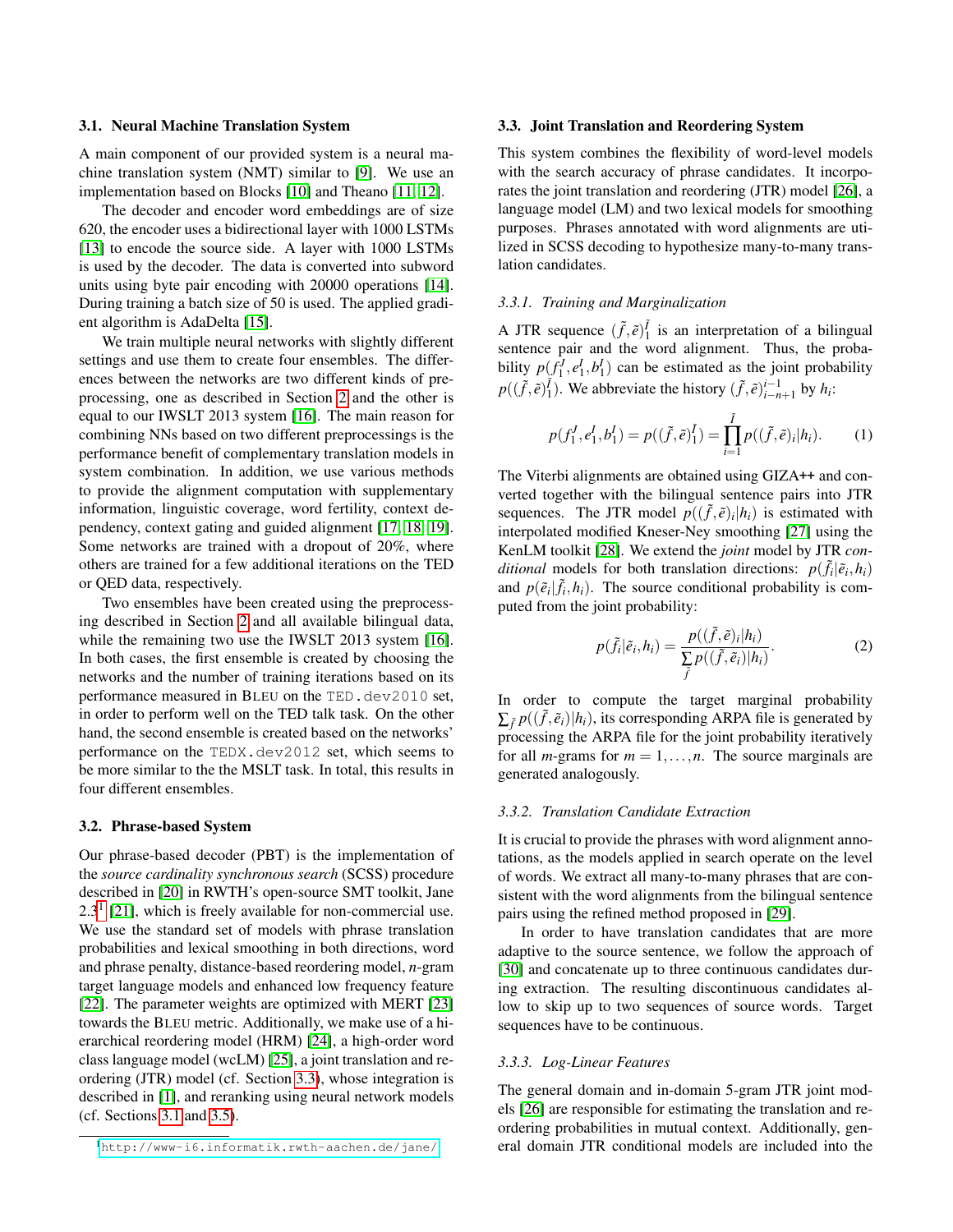

<span id="page-2-2"></span>Figure 1: An example of multiple phrasal segmentations taken from the common crawl corpus. The JTR sequence is indicated by blue arcs. The distinct phrasal segmentations are shown in red and shaded green colour.

log-linear framework. To avoid a high overlap with the JTR joint model, they include no context beyond phrasal boundaries. The scores are computed offline and stored in the translation table, which also includes the relative frequencies of the translation candidates. The LMs are estimated as *n*-gram models with interpolated modified Kneser-Ney smoothing, as described in Section [3.4.](#page-2-0) Because the JTR models are trained on Viterbi aligned word-pairs, they are limited to the context provided by aligned word pairs as well as sensitive to the quality of the word alignments. To overcome this issue, we incorporate IBM 1 lexical models for both directions. A deep bidirectional translation model is applied in rescoring 1000-best lists for the system optimized on the dev2010 corpus, see Section [3.5.](#page-2-1)

The heuristic features used by the decoder are an enhanced low frequency penalty [\[22\]](#page-5-9), a word bonus, a penalty for unaligned source words and a symmetric word-level distortion penalty. Thus, different phrasal segmentations have the same reordering costs if they are equal in their word alignments. The decoder also incorporates gap, open gap and gap distance penalties [\[31\]](#page-5-18). All parameter weights are optimized using MERT [\[23\]](#page-5-10) towards the BLEU metric.

### *3.3.4. Decoding*

Search is performed synchronously to the source cardinality [\[20\]](#page-5-7). For each hypothesis expansion, the corresponding word alignment is retrieved from the translation candidates table and used to generate the JTR sequence and to compute the lexical, reordering and gap penalty scores. The JTR model and the LM scores are computed using KenLM. The corresponding histories are stored in the search states. The last aligned source position of each hypothesis expansion is also stored, since it is needed for the computation of future reordering and gap costs as well as the JTR reordering token. States are recombined when they are equal in the source coverage, last aligned source position, LM and JTR model histories. As illustrated in Figure [1,](#page-2-2) several segmentations of the same sentence pair can be equal in their word alignments.



<span id="page-2-3"></span>Figure 2: System A: *the large building*; System B: *the large home*; System C: *a big house*; System D: *a huge house*; Reference: *the big house*.

During decoding, this is an issue, as most of the search graph would be filled with numerous hypothesis expansions that share equal word alignments and translations. Therefore, if two states are to be recombined, we first check whether they are equal in their JTR sequences and accordingly delete one of them to avoid duplicates.

#### <span id="page-2-0"></span>3.4. Backoff Language Models

The PBT and JTR systems use three backoff language models that are estimated with the KenLM toolkit [\[28\]](#page-5-15) and integrated into the decoder as additional features in the loglinear combination. They include a large general domain 5 gram LM, an in-domain 5-gram LM and a 7-gram word class language model (wcLM). All of them use interpolated modified Kneser-Ney smoothing. For the general domain LM, we first select  $\frac{1}{2}$  of the English Shuffled News, French Shuffled News and both the English and French Gigaword corpora by the cross-entropy difference criterion described in [\[32\]](#page-5-19). The selection is then concatenated with all available remaining monolingual data and used to build the language model. The in-domain language model is estimated on the TED data only. For the word class LM, we train 200 classes on the target side of the bilingual training data using an in-house tool similar to mkcls. With these class definitions, we apply the technique shown in [\[25\]](#page-5-12) to compute the wcLM on the same data as the general-domain LM.

## <span id="page-2-1"></span>3.5. Recurrent Neural Network Models

The PBT system applies reranking on 1000-best lists using a recurrent LM. The recurrency is handled with the long shortterm memory (LSTM) architecture [\[33\]](#page-5-20) and we use a classfactored output layer for an increased efficiency as described in [\[34\]](#page-6-0). In addition, we apply a deep bidirectional wordbased translation model (RNN-BTM) described in [\[35\]](#page-6-1). The neural networks are trained using 2000 word classes and equivalent to the general-domain language models used in the IWSLT 2014 and IWSLT 2015 evaluations [\[36,](#page-6-2) [1\]](#page-4-1). The in-domain bilingual data is used for training the RNN-BTM. We use 200 nodes in the forward and backward projection layers, the first hidden layers for both forward and backward processing and the second hidden layer, which joins the output of the directional hidden layers. The neural networks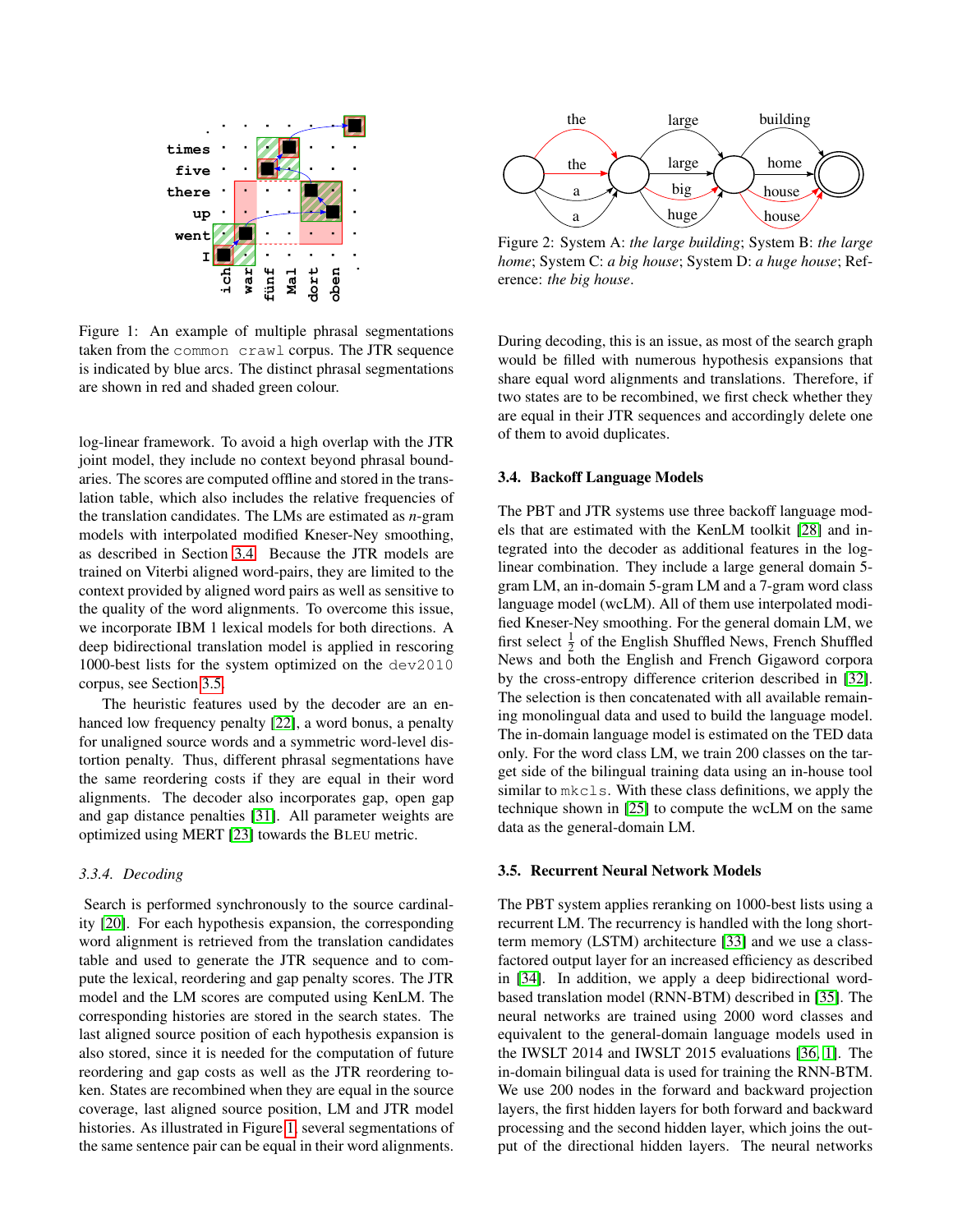|                             |                                 |                          | <b>TED.tst2010</b> |      | <b>TED.tst2014</b> |             |      | <b>TEDX.tst.2014</b> |             |      | MSLT.dev2016 |             |      |             |
|-----------------------------|---------------------------------|--------------------------|--------------------|------|--------------------|-------------|------|----------------------|-------------|------|--------------|-------------|------|-------------|
| #                           | <b>System</b>                   | Opt.                     | BLEU               | Ter  | <b>CTER</b>        | <b>BLEU</b> | TER  | <b>CTER</b>          | <b>BLEU</b> | Ter  | <b>CTER</b>  | <b>BLEU</b> | Ter  | <b>CTER</b> |
|                             | <b>NMT 2013 5best</b>           | TED                      | 34.3               | 45.0 | 43.4               | 32.3        | 48.4 | 47.6                 | 25.2        | 56.9 | 55.3         | 36.9        | 43.9 | 39.6        |
| $\mathcal{D}_{\mathcal{L}}$ | <b>NMT 2016 8best</b>           | TED                      | 34.6               | 44.7 | 42.8               | 33.7        | 47.4 | 46.7                 | 24.7        | 59.3 | 54.9         | 39.0        | 41.9 | 36.2        |
| 3                           | <b>NMT 2013 5best</b>           | TEDX                     | 34.2               | 44.7 | 43.4               | 32.3        | 47.9 | 47.7                 | 25.7        | 56.0 | 55.1         | 37.9        | 42.4 | 39.2        |
| 4                           | <b>NMT 2016 8best</b>           | TEDX                     | 33.4               | 44.9 | 43.6               | 32.6        | 47.1 | 47.5                 | 26.4        | 55.4 | 54.7         | 40.8        | 39.3 | 34.8        |
| 5                           | <b>PBT</b>                      | TEDX                     | 30.5               | 49.0 | 45.5               | 29.4        | 51.6 | 49.9                 | 25.2        | 56.5 | 54.1         | 38.6        | 39.9 | 35.3        |
| 6                           | $PBT + JTR$                     | TEDX                     | 31.7               | 47.1 | 45.1               | 30.4        | 50.1 | 49.4                 | 26.3        | 54.8 | 55.9         | 39.8        | 38.5 | 34.9        |
|                             | PBT + LSTM LM + NMT             | TEDX                     | 31.8               | 47.2 | 44.6               | 30.8        | 49.6 | 48.4                 | 27.1        | 53.9 | 52.9         | 41.6        | 36.4 | 32.2        |
| 8                           | JTR                             | TEDX                     | 31.8               | 46.8 | 45.9               | 30.6        | 49.7 | 49.5                 | 26.0        | 54.0 | 56.7         | 38.9        | 38.7 | 36.5        |
| 9                           | $PBT + JTR + NMT$               | TED                      | 33.1               | 46.7 | 44.1               | 32.1        | 49.6 | 48.0                 | 25.9        | 56.1 | 54.1         | 39.9        | 40.2 | 36.4        |
| 10                          | JTR + LSTM BTM                  | TED                      | 32.2               | 47.5 | 45.4               | 30.8        | 50.3 | 49.5                 | 24.6        | 56.8 | 55.7         | 37.6        | 40.7 | 37.6        |
| 11                          | JTR + LSTM BTM (updated)        | TED                      | 32.2               | 47.3 | 45.3               | 30.9        | 50.1 | 49.5                 | 24.9        | 56.2 | 55.5         | 37.8        | 40.4 | 37.3        |
| 12                          | NMT syscomb 1-4                 |                          | 34.3               | 44.4 | 42.7               | 33.4        | 47.1 | 46.7                 | 26.2        | 56.4 | 54.1         | 40.3        | 40.8 | 36.9        |
| 13                          | TED syscomb 1-4, 5, 7, 8        | $\overline{\phantom{0}}$ | 35.0               | 44.1 | 42.7               | 34.2        | 46.5 | 46.9                 | 27.6        | 53.1 | 55.6         | 42.9        | 37.6 | 36.9        |
| 14                          | MSLT syscomb $1-4$ , $9$ , $10$ | $\overline{\phantom{0}}$ | 34.7               | 44.1 | 42.9               | 33.8        | 46.7 | 46.9                 | 27.9        | 53.2 | 54.3         | 43.0        | 37.6 | 35.4        |

<span id="page-3-3"></span>Table 1: Results of the individual systems for the German→English MT task.

The NMT ensembles are depending on the mark selected to perform good on the TED or MSLT task and use either the 2013 or 2016 preprocessing (pp). The TED syscomb (#13) is our final system for the TED talk task and the MSLT syscomb (#14) for the MSLT task. The updated JTR system (#11) is submitted as a contrastive system, as it performs better than the previously optimized JTR system (#10) which is part of our system combination (#14). Optimization TED means that the TED.dev2010 set was used to optimize the model weights using MERT for PBT and JTR or to select the models for the NMT ensembles. TEDX means TEDX.dev2012 was used. CTER stands for CharacTER.

were implemented using the RWTHLM toolkit<sup>[2](#page-3-2)</sup>.

#### <span id="page-3-0"></span>3.6. System Combination

System combination is applied to produce consensus translations from multiple hypotheses which are obtained from different translation approaches. The consensus translations outperform the individual hypotheses in terms of translation quality. A system combination implementation developed at RWTH Aachen University [\[37\]](#page-6-3) is used to combine the outputs of different engines.

The first step in system combination is the generation of confusion networks (CN) from *I* input translation hypotheses. We need pairwise alignments between the input hypotheses. The alignments are obtained by METEOR [\[38\]](#page-6-4). The hypotheses are then reordered to match a selected skeleton hypothesis regarding the order of words. We generate *I* different CNs, each having one of the input systems as the skeleton hypothesis. The final lattice is the union of all *I*many generated CNs. Figure [2](#page-2-3) depicts an example of a confusion network with  $I = 4$  input translations. The decoding of a confusion network is finding the shortest path in the network. Each arc is assigned a score of a linear model combination of *M* different models, which include a word penalty, a 3-gram LM trained on the input hypotheses, a binary primary system feature that marks the primary hypothesis and a binary voting feature for each system. The binary voting fea<span id="page-3-4"></span>Table 2: Comparison to last years German→English MT task submission.

|                 |             | TED test 2010 |             | TEDX test 2014 |      |             |  |  |
|-----------------|-------------|---------------|-------------|----------------|------|-------------|--|--|
| <b>System</b>   | <b>BLEU</b> | TER           | <b>CTER</b> | <b>BLEU</b>    | TER  | <b>CTER</b> |  |  |
| 2015-Submission | 31.9        | 47.6          | 45.5        | 26.2           | 54.7 | 54.6        |  |  |
| TED-system      | 35.0        | 44.1          | 42.7        | 27.6           | 53.1 | 55.6        |  |  |
| MSLT-system     | 34.7        | 44.1          | 42.9        | 27.9           | 53.2 | 54.3        |  |  |

ture for a system outputs 1 if the decoded word origins from that system and 0 otherwise. The different model weights for the system combination are trained with MERT.

## 4. Experimental Evaluation

<span id="page-3-1"></span>The performance of the individual MT systems is summarized in Table [1.](#page-3-3) The NMT ensembles show a strong performance, especially on the TED data sets. The best NMT ensemble outperforms the best PBT system by 1.5 BLEU on TED.tst2010. On the TEDX data sets, our strongest PBT system was able to beat the strongest NMT ensemble by 0.8 BLEU on MSLT.dev2016.

All NMT systems profited from combining multiple networks into ensembles, the strongest single network for TED.tst2010 scored 1.9 BLEU worse then the best ensemble. For MSLT.dev2016 the improvement of using an ensemble was 1.7 BLEU.

<span id="page-3-2"></span><sup>2</sup>[https://www-i6.informatik.rwth-aachen.de/web/](https://www-i6.informatik.rwth-aachen.de/web/Software/rwthlm.php) [Software/rwthlm.php](https://www-i6.informatik.rwth-aachen.de/web/Software/rwthlm.php)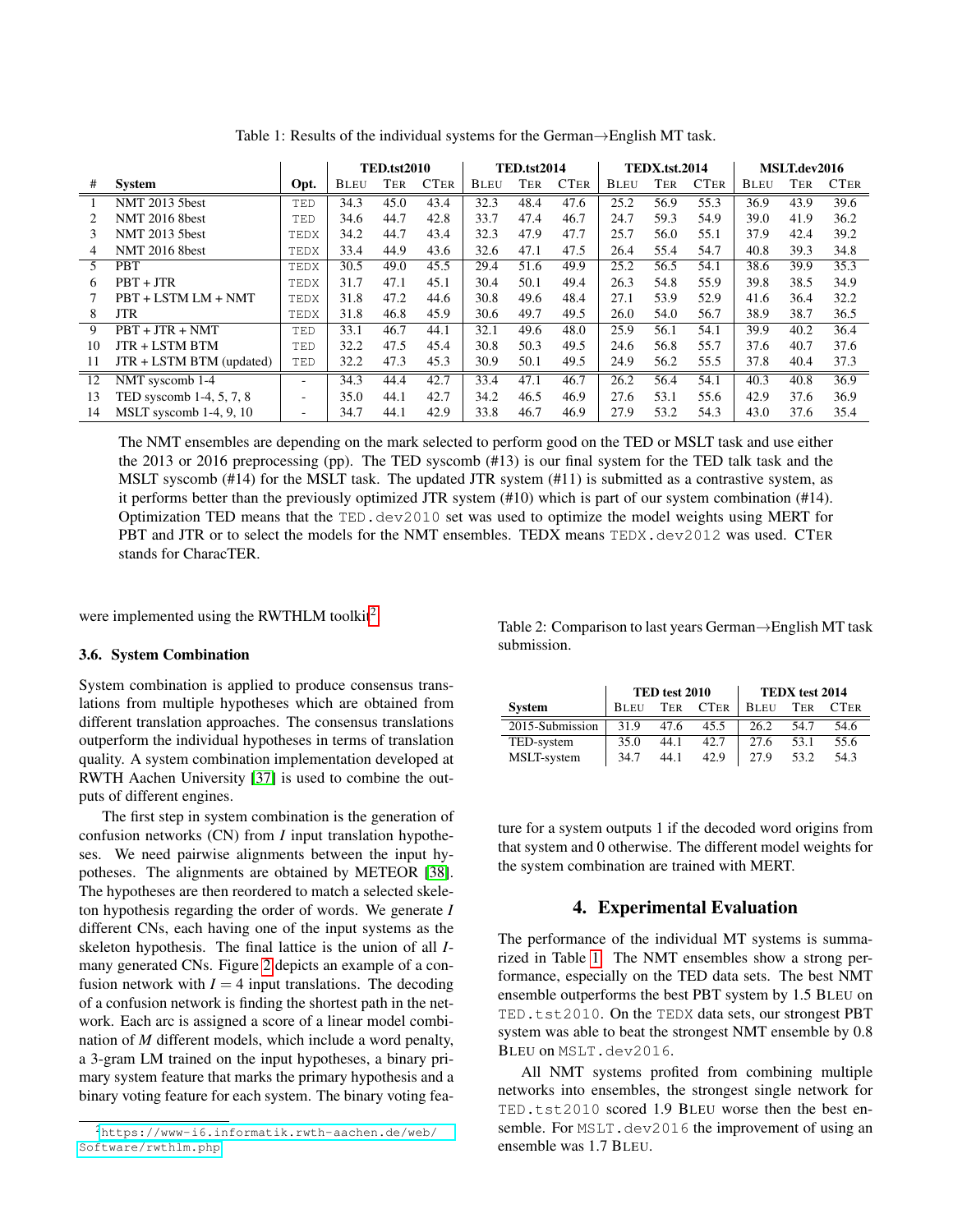The performance of the JTR decoder (#8) is on par with the PBT system that also includes the JTR model (#6) on the TED and TEDX sets, but applying NMT in rescoring on top of the PBT system outperforms the JTR decoder. Including the JTR system into the system combinations provided valuable additional information, showing that count-based and neural models complement each other.

Combining the different ensembles using the system combination did not show improvements over the strongest single NMT system, but combining NMT, PBT, and JTR gave an overall improvement of 0.4 BLEU for the TED.tst2010 and 1.4 BLEU for the MSLT.dev2016 sets. This underlines that system combination work best when applied on systems that significantly differ from each other.

It is worth noting that even though the BLEU score improves for all system combinations, sometimes the TER and CharacTER do not. On the MSLT.dev2016 test set, the TER score drops by 1.2 and the CharacTER score drops by 3.2 points, system #7 to system combination #14. Improvements in TER can often be explained by shorter translations: For the single system (#7), the average translation length is 97.7% of the reference length, whereas the system combination (# 14) output has an average length of 99.2% in comparison to the reference.

# 5. Conclusion

<span id="page-4-0"></span>In comparison to last year's submission, we have moved from using phrase-based and hierarchical systems towards NMT systems combined with PBT and JTR systems. Last year's system combination is improved by 3.1 BLEU for the TED.tst2010 set and by 1.7 BLEU on the TEDX.tst2014 set as shown in Table [2.](#page-3-4)

Our best performing single system for the TED task is an ensemble of 8 NMT networks. For the MSLT task, we achieve our best results without system combination by using a PBT system with a LSTM language model and a NMT system in rescoring. Using a system combination of multiple different systems results in a significant boost of 1.4 BLEU for the TED and MSLT task on top of the best single system.

# 6. Acknowledgements

This paper has received funding from the European Union's Horizon 2020 research and innovation programme under grant agreement  $n^{\circ}$  645452 (QT21).

## 7. References

- <span id="page-4-1"></span>[1] J.-T. Peter, F. Toutounchi, S. Peitz, P. Bahar, A. Guta, and H. Ney, "The rwth aachen german to english mt system for iwslt 2015," in *International Workshop on Spoken Language Translation*, Da Nang, Vietnam, Dec. 2015, pp. 15–22.
- <span id="page-4-2"></span>[2] P. Koehn and K. Knight, "Empirical Methods for Com-

pound Splitting," in *Proceedings of European Chapter of the ACL (EACL 2003)*, 2003, pp. 187–194.

- <span id="page-4-3"></span>[3] M. Popović and H. Ney, "POS-based Word Reorderings for Statistical Machine Translation," in *International Conference on Language Resources and Evaluation*, 2006, pp. 1278–1283.
- <span id="page-4-4"></span>[4] F. J. Och and H. Ney, "A Systematic Comparison of Various Statistical Alignment Models," *Computational Linguistics*, vol. 29, no. 1, pp. 19–51, Mar. 2003.
- <span id="page-4-5"></span>[5] K. Papineni, S. Roukos, T. Ward, and W.-J. Zhu, "Bleu: a Method for Automatic Evaluation of Machine Translation," in *Proceedings of the 41st Annual Meeting of the Association for Computational Linguistics*, Philadelphia, Pennsylvania, USA, July 2002, pp. 311– 318.
- <span id="page-4-6"></span>[6] M. Snover, B. Dorr, R. Schwartz, L. Micciulla, and J. Makhoul, "A Study of Translation Edit Rate with Targeted Human Annotation," in *Proceedings of the 7th Conference of the Association for Machine Translation in the Americas*, Cambridge, Massachusetts, USA, August 2006, pp. 223–231.
- <span id="page-4-7"></span>[7] W. Wang, J.-T. Peter, H. Rosendahl, and H. Ney, "Character: Translation edit rate on character level," in *ACL 2016 First Conference on Machine Translation*, Berlin, Germany, Aug. 2016.
- <span id="page-4-8"></span>[8] C. Federmann and W. D. Lewis, "Microsoft speech language translation (mslt) corpus: The iwslt 2016 release for english, french and german," in *International Workshop on Spoken Language Translation*, Seattle, USA, Dec. 2016.
- <span id="page-4-9"></span>[9] D. Bahdanau, K. Cho, and Y. Bengio, "Neural Machine Translation by Jointly Learning to Align and Translate," May 2015.
- <span id="page-4-10"></span>[10] B. van Merriënboer, D. Bahdanau, V. Dumoulin, D. Serdyuk, D. Warde-Farley, J. Chorowski, and Y. Bengio, "Blocks and fuel: Frameworks for deep learning," *CoRR*, vol. abs/1506.00619, 2015. [Online]. Available:<http://arxiv.org/abs/1506.00619>
- <span id="page-4-11"></span>[11] J. Bergstra, O. Breuleux, F. Bastien, P. Lamblin, R. Pascanu, G. Desjardins, J. Turian, D. Warde-Farley, and Y. Bengio, "Theano: a CPU and GPU math expression compiler," in *Proceedings of the Python for Scientific Computing Conference (SciPy)*, June 2010, oral Presentation.
- <span id="page-4-12"></span>[12] F. Bastien, P. Lamblin, R. Pascanu, J. Bergstra, I. J. Goodfellow, A. Bergeron, N. Bouchard, and Y. Bengio, "Theano: new features and speed improvements," Deep Learning and Unsupervised Feature Learning NIPS 2012 Workshop, 2012.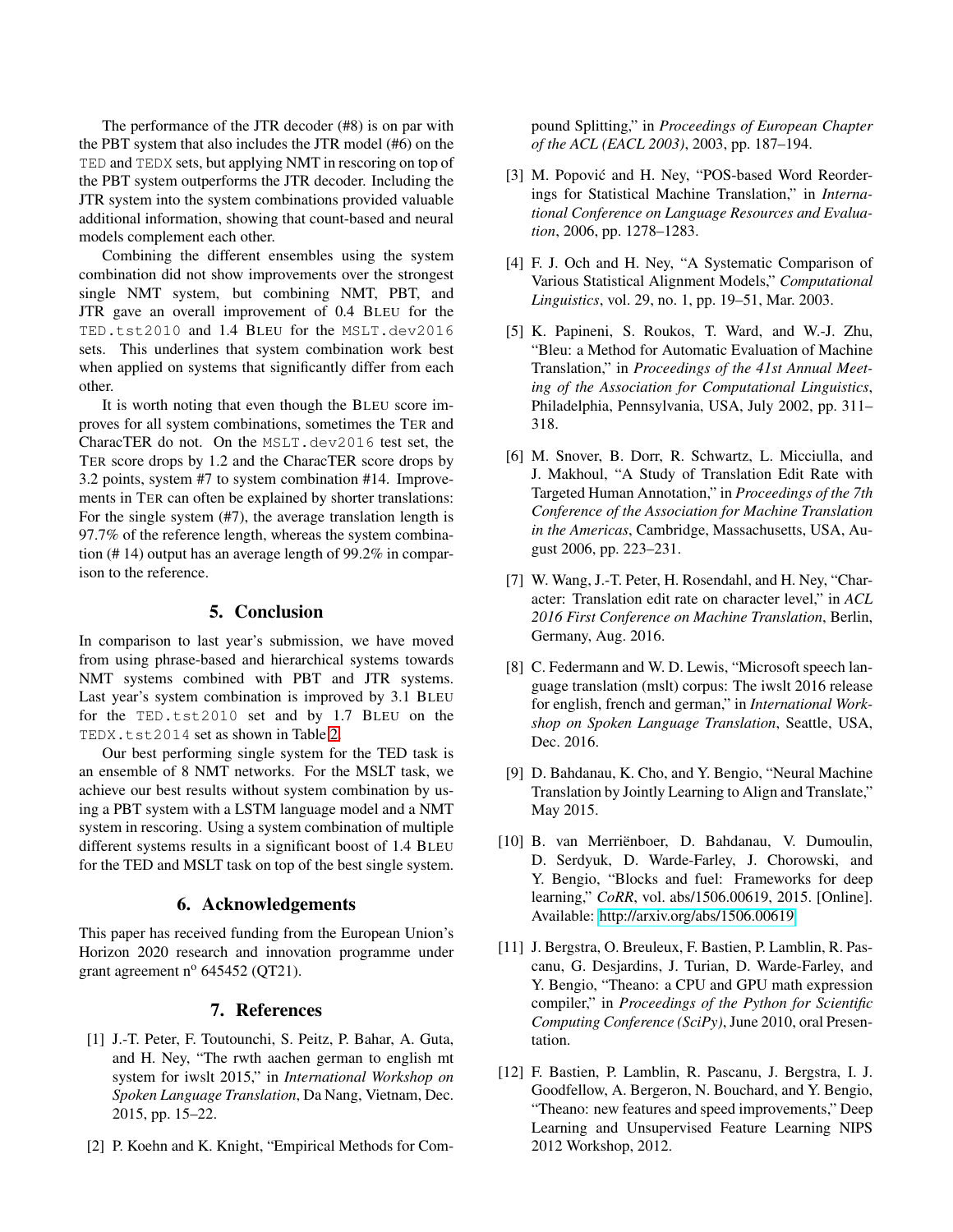- <span id="page-5-0"></span>[13] S. Hochreiter and J. Schmidhuber, "Long shortterm memory," *Neural Comput.*, vol. 9, no. 8, pp. 1735–1780, Nov. 1997. [Online]. Available: <http://dx.doi.org/10.1162/neco.1997.9.8.1735>
- <span id="page-5-1"></span>[14] R. Sennrich, B. Haddow, and A. Birch, "Neural machine translation of rare words with subword units," pp. 1715–1725, August 2016.
- <span id="page-5-2"></span>[15] M. D. Zeiler, "ADADELTA: an adaptive learning rate method," *CoRR*, vol. abs/1212.5701, 2012. [Online]. Available:<http://arxiv.org/abs/1212.5701>
- <span id="page-5-3"></span>[16] J. Wuebker, S. Peitz, T. Alkhouli, J.-T. Peter, M. Feng, M. Freitag, and H. Ney, "The rwth aachen machine translation systems for iwslt 2013," in *International Workshop on Spoken Language Translation*, Heidelberg, Germany, Dec. 2013, pp. 88–93.
- <span id="page-5-4"></span>[17] Z. Tu, Z. Lu, Y. Liu, X. Liu, and H. Li, "Coverage-based neural machine translation," *CoRR*, vol. abs/1601.04811, 2016. [Online]. Available: [http:](http://arxiv.org/abs/1601.04811) [//arxiv.org/abs/1601.04811](http://arxiv.org/abs/1601.04811)
- <span id="page-5-5"></span>[18] T. Cohn, C. D. V. Hoang, E. Vymolova, K. Yao, C. Dyer, and G. Haffari, "Incorporating structural alignment biases into an attentional neural translation model," *CoRR*, vol. abs/1601.01085, 2016. [Online]. Available:<http://arxiv.org/abs/1601.01085>
- <span id="page-5-6"></span>[19] W. Chen, E. Matusov, S. Khadivi, and J. Peter, "Guided alignment training for topic-aware neural machine translation," *CoRR*, vol. abs/1607.01628, 2016. [Online]. Available: [http://arxiv.org/abs/1607.](http://arxiv.org/abs/1607.01628) [01628](http://arxiv.org/abs/1607.01628)
- <span id="page-5-7"></span>[20] R. Zens and H. Ney, "Improvements in Dynamic Programming Beam Search for Phrase-based Statistical Machine Translation," in *International Workshop on Spoken Language Translation*, Honolulu, Hawaii, Oct. 2008, pp. 195–205.
- <span id="page-5-8"></span>[21] J. Wuebker, M. Huck, S. Peitz, M. Nuhn, M. Freitag, J.- T. Peter, S. Mansour, and H. Ney, "Jane 2: Open source phrase-based and hierarchical statistical machine translation," in *International Conference on Computational Linguistics*, Mumbai, India, Dec. 2012, pp. 483–491.
- <span id="page-5-9"></span>[22] B. Chen, R. Kuhn, G. Foster, and H. Johnson, "Unpacking and transforming feature functions: New ways to smooth phrase tables," in *MT Summit XIII*, Xiamen, China, Sept. 2011, pp. 269–275.
- <span id="page-5-10"></span>[23] F. J. Och, "Minimum Error Rate Training in Statistical Machine Translation," in *Proc. of the 41th Annual Meeting of the Association for Computational Linguistics (ACL)*, Sapporo, Japan, July 2003, pp. 160–167.
- <span id="page-5-11"></span>[24] M. Galley and C. D. Manning, "A simple and effective hierarchical phrase reordering model," in *Proceedings of the Conference on Empirical Methods in Natural Language Processing*. Stroudsburg, PA, USA: Association for Computational Linguistics, 2008, pp. 848–856.
- <span id="page-5-12"></span>[25] J. Wuebker, S. Peitz, F. Rietig, and H. Ney, "Improving statistical machine translation with word class models," in *Conference on Empirical Methods in Natural Language Processing*, Seattle, WA, USA, Oct. 2013, pp. 1377–1381.
- <span id="page-5-13"></span>[26] A. Guta, T. Alkhouli, J.-T. Peter, J. Wuebker, and H. Ney, "A Comparison between Count and Neural Network Models Based on Joint Translation and Reordering Sequences," in *Proceedings of the 2015 Conference on Empirical Methods in Natural Language Processing*. Lisbon, Portugal: Association for Computational Linguistics, Sept. 2015.
- <span id="page-5-14"></span>[27] S. F. Chen and J. Goodman, "An Empirical Study of Smoothing Techniques for Language Modeling," Computer Science Group, Harvard University, Cambridge, MA, Tech. Rep. TR-10-98, Aug. 1998.
- <span id="page-5-15"></span>[28] K. Heafield, I. Pouzyrevsky, J. H. Clark, and P. Koehn, "Scalable modified Kneser-Ney language model estimation," in *Proceedings of the 51st Annual Meeting of the Association for Computational Linguistics*, Sofia, Bulgaria, August 2013, pp. 690–696.
- <span id="page-5-16"></span>[29] F. J. Och and H. Ney, "The Alignment Template Approach to Statistical Machine Translation," *Computational Linguistics*, vol. 30, no. 4, pp. 417–449, Dec. 2004.
- <span id="page-5-17"></span>[30] M. Huck, E. Scharwächter, and H. Ney, "Source-side discontinuous phrases for machine translation: A comparative study on phrase extraction and search," *The Prague Bulletin of Mathematical Linguistics*, no. 99, pp. 17–38, Apr. 2013.
- <span id="page-5-18"></span>[31] N. Durrani, H. Schmid, and A. Fraser, "A joint sequence translation model with integrated reordering," in *Proceedings of the 49th Annual Meeting of the Association for Computational Linguistics: Human Language Technologies*, Portland, Oregon, USA, June 2011, pp. 1045–1054. [Online]. Available: <http://www.aclweb.org/anthology/P11-1105>
- <span id="page-5-19"></span>[32] R. Moore and W. Lewis, "Intelligent Selection of Language Model Training Data," in *ACL (Short Papers)*, Uppsala, Sweden, July 2010, pp. 220–224.
- <span id="page-5-20"></span>[33] S. Hochreiter and J. Schmidhuber, "Long short-term" memory," *Neural computation*, vol. 9, no. 8, pp. 1735– 1780, 1997.